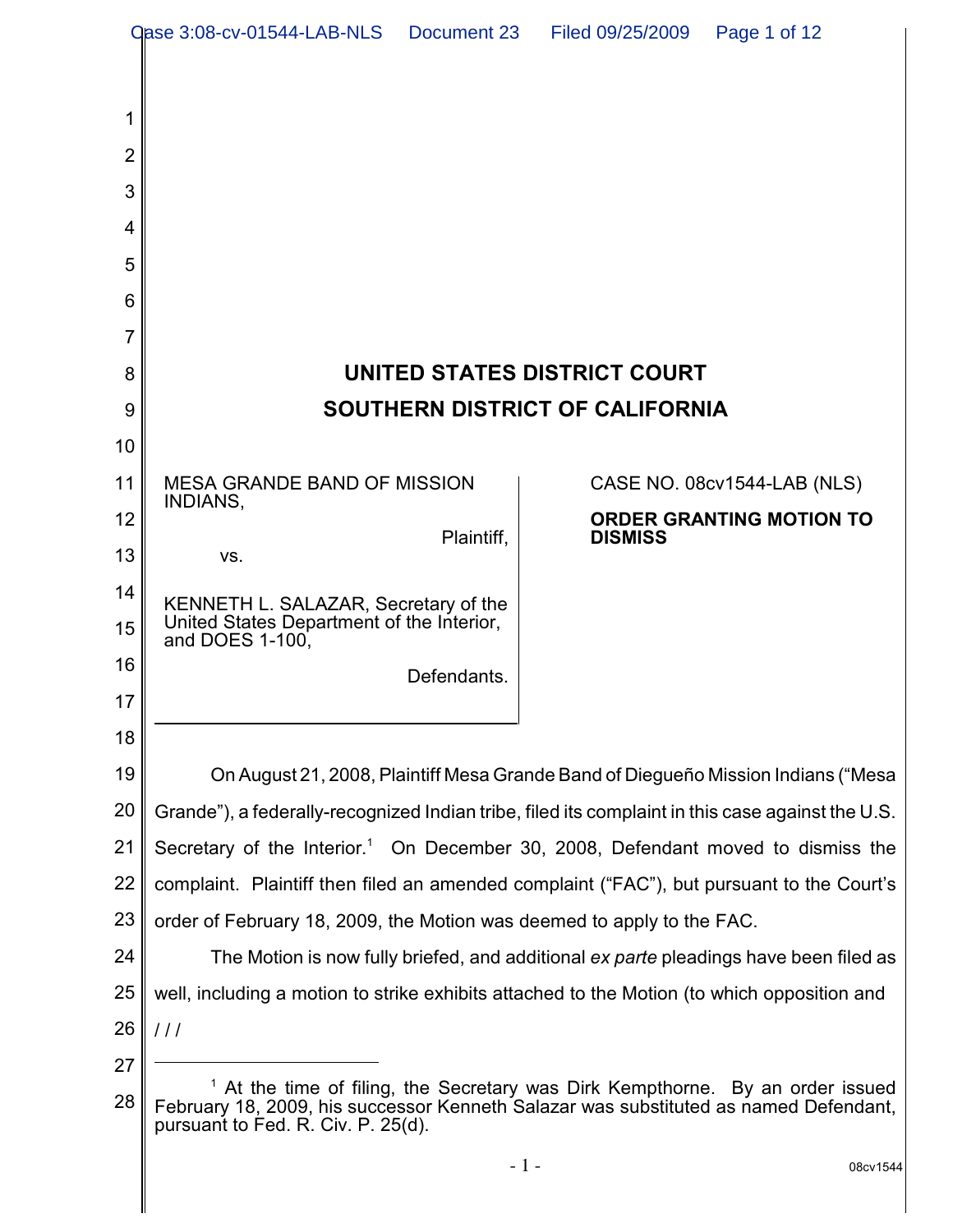1 2 reply briefs were also filed), a supplemental brief with a request for oral argument, and a motion to strike the supplemental briefing.

3 **I. Background**

4 5 6 7 8 9 This case arises from a dispute between two neighboring Indian tribes over beneficial title to several thousand acres of land in this district. Its origins stretch back over a century. According to the FAC, President Grant issued an executive order setting aside approximately 15,000 acres for Mission Indians in California known as "Santa Ysabel — including Mesa Grande." In a second order in 1883, President Arthur set aside 120 acres for the "Mesa Grande Indian Reservation."

10 11 12 13 14 15 16 17 18 19 In 1891, "An act for the relief of the Mission Indians in the State of California," 26 Stat. 712, was enacted. It established a commission to select reservations for the Mission Indians in California. *Id*., § 2. The selection would be valid when approved by the President and Secretary of the Interior, after which the Secretary of State was to issue patents for each reservation. *Id.*, §§ 2, 3. Plaintiff alleges that after President Benjamin Harrison approved the report, patents were authorized for over 15,000 acres (also known as Tracts One, Two, and Three) to the Santa Ysabel Band, "including the Mesa Grande," and for 120 acres for the Mesa Grande Band. The patents were issued on February 10, 1893. Plaintiff alleges these patents "were a mistake and did not accurately reflect the intentions of the United States to issue patents for Tracts One and Two to Mesa Grande." (FAC, ¶ 14.)

20 21 22 23 24 25 26 27 28 In 1926 and 1988, Congress enacted legislation Plaintiff argues confirms Congress' understanding that Plaintiff was the proper patentee of the disputed land (Tracts One and Two), 44 Stat. 496–97; 102 Stat. 2938 *et seq.* Both pieces of legislation granted Plaintiff land adjacent to the disputed land, and the 1926 legislation granted Plaintiff 80 acres "for the occupancy and use of the Indian[s] of the Mesa Grande Reservation, known also as Santa Ysabel Reservation Numbered 1." (FAC, ¶ 14.) Beginning in 1992, Plaintiff alleges, the federal government said Mesa Grande could not make improvements on Tracts One and Two without the approval of the Santa Ysabel Band of Diegueño Mission Indians ("Santa Ysabel"), which is also a federally-recognized Indian tribe.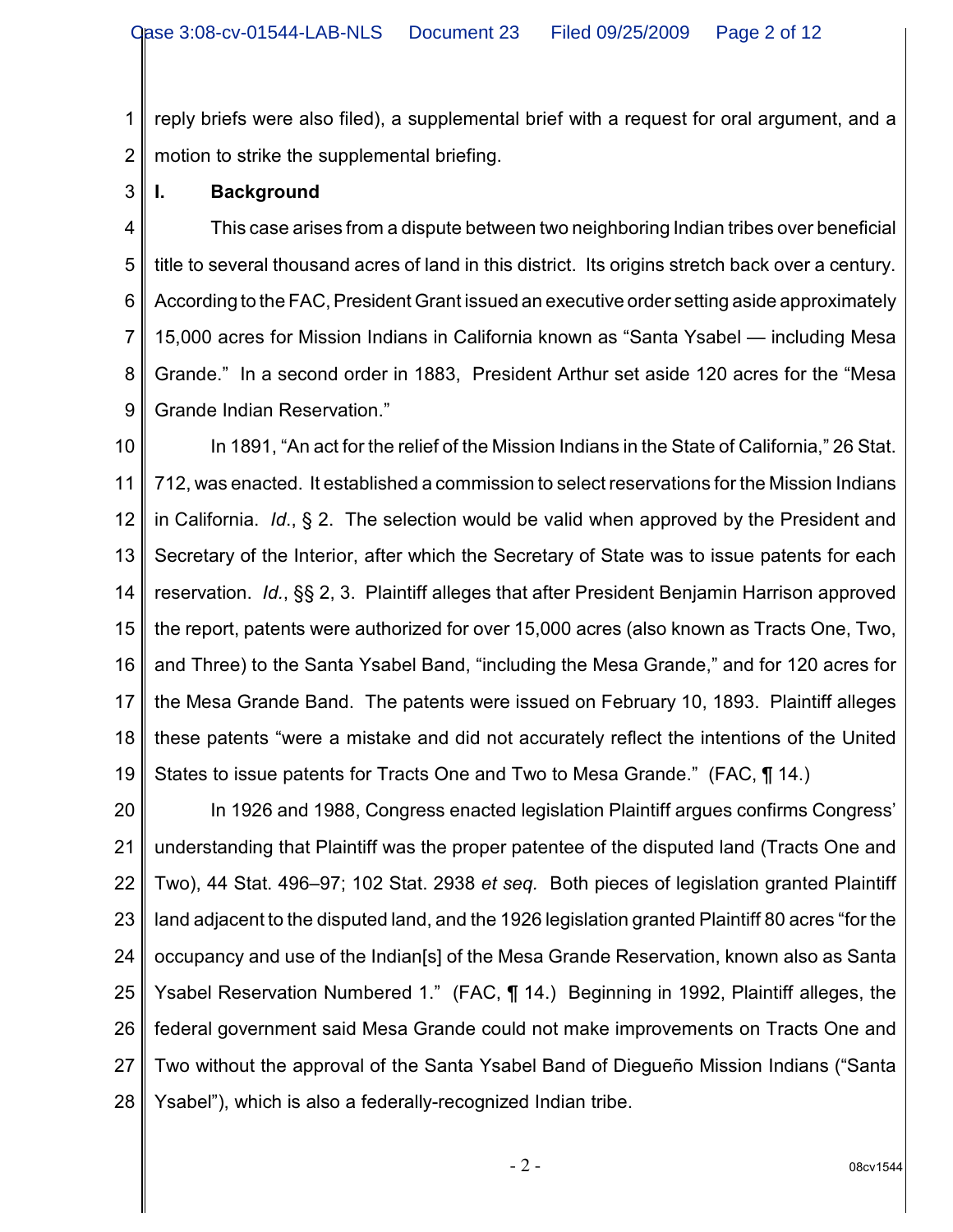1 2 3 4 5 6 7 8 Plaintiff Mesa Grande alleges this had little effect on its actual use or enjoyment of the land until recently, when Santa Ysabel took actions to limit Plaintiff's access and usage of the disputed land. Apparently Plaintiff's members had been permitted to build houses and live on the disputed land. Among other things, Plaintiff alleges Santa Ysabel forbade it from conducting projects or development on the disputed land, and prohibited its members who live on the disputed land from making improvements to their homes or building fences; and beginning in 2005 Santa Ysabel began sending its own members to occupy the land. Plaintiff therefore argues it has been deprived since 2003 of the use of its land.

9 10 11 12 13 14 15 16 17 18 Plaintiff alleges it attempted to exhaust its administrative remedies in 1976 when it asked an Administrative Law Judge (the "ALJ") to order the patents cancelled and reissued in its name. (FAC, ¶ 18.) Defendant has moved to dismiss on the grounds of federal sovereign immunity, the running of the statute of limitations, and failure to join Santa Ysabel as a party. Defendant argues Santa Ysabel is an indispensable party yet cannot be joined because of its own sovereign immunity. Although the principal dispute lies between Plaintiff and Santa Ysabel, sovereign immunity prevents Plaintiff from bringing suit against Santa Ysabel. *Kiowa Tribe v. Mfg. Techs., Inc*., 523 U.S. 751, 754 (1998) (holding that, as sovereigns, Indian tribes enjoy sovereign immunity from suit unless it is abrogated or waived).

19

## **II. Preliminary Rulings**

20 21 22 23 24 Plaintiff moves to strike the exhibits attached to the Motion, which consist of copies of various public records, including statutes. Some of these, including the statutes and Administrative Law Judge's decision, are relied on in the FAC itself. Others consist of administrative orders and related correspondence. Plaintiff argues these documents were not the subject of a proper request for judicial notice, but this makes little difference here.

25 26 27 28 The Court can properly consider the contents of documents referred to and incorporated into the complaint provided certain conditions are met. *Branch v. Tunnell*, 14 F.3d 449, 454 (9<sup>th</sup> Cir. 1994). The Court may also properly take judicial notice, even *sua sponte*, of matters capable of accurate and ready determination by resort to sources whose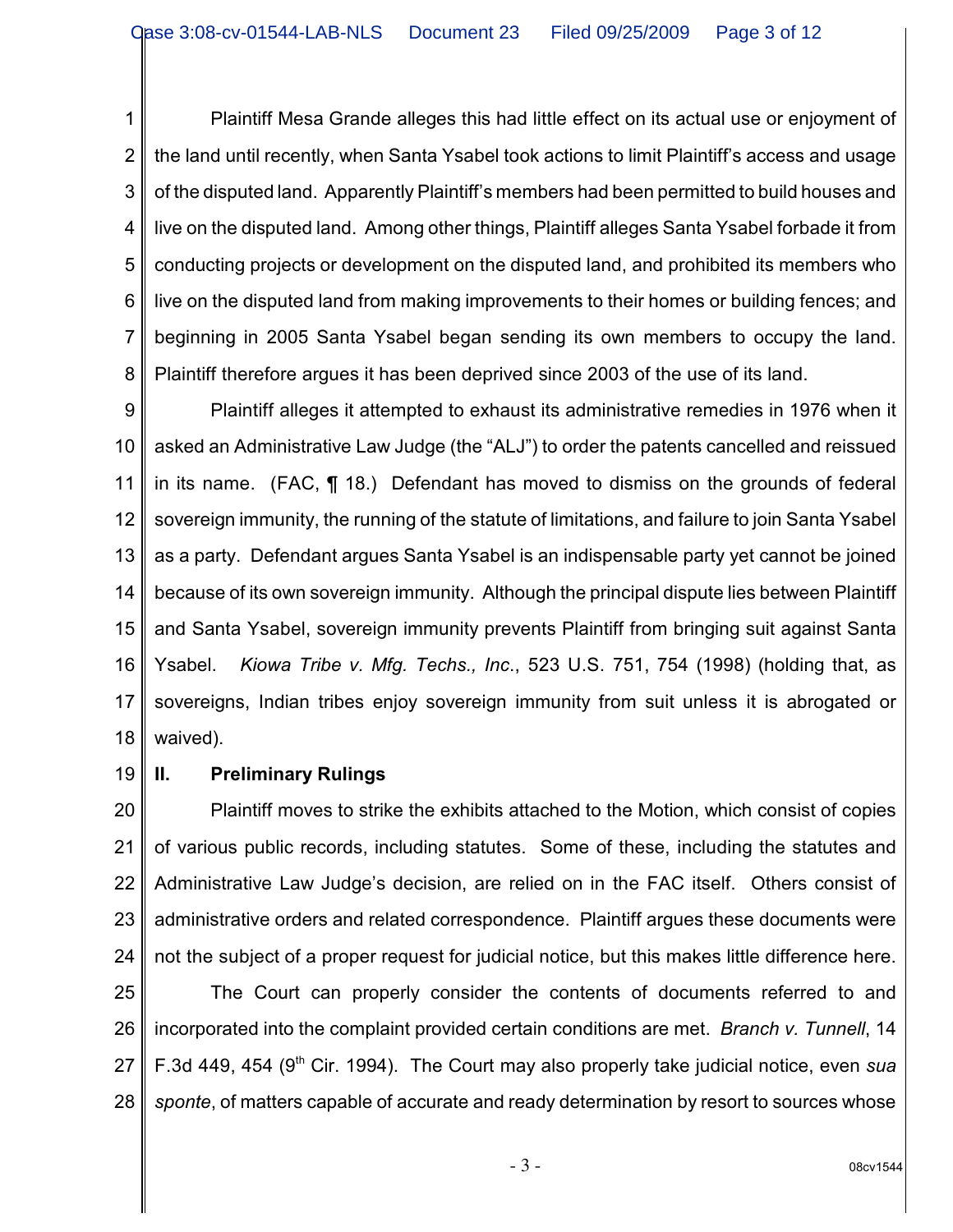1 2 3 4 5 6 7 accuracy cannot reasonably be questioned, Fed. R. Evid. 201(c), which includes statutes. The cited statutes are readily available through reliable reference sources. The Court reviewed the statutes, and finds them useful primarily for the purpose of putting the dispute into a historical context; they do not affect the outcome of this action. Regarding exhaustion of administrative remedies, the Court looks to Plaintiff's allegations and has no occasion to rely on any of the more contentious portions of the documents attached to the FAC. The motion to strike these exhibits is therefore **DENIED** as moot.

8 9 10 11 12 13 14 15 16 17 18 19 20 Plaintiff's "Supplemental Brief of Authorities and Request for Oral Argument," to the extent it is a sur-reply, is unauthorized. The Court, however, construes it as simply a request for oral argument supported by a description of the arguments Plaintiff wishes to present. Plaintiff argues that the Court's order of April 15, 2009 taking this matter under submission "denies Plaintiff . . . the opportunity to present certain authority refuting arguments made in the Government's Reply Brief . . . ." Arguments not raised in the opening brief are ordinarily waived, *United States v. Romm*, 455 F.3d 990, 997 (9th Cir. 2006), so in most cases a surreply serves little purpose. In addition, the essence of Plaintiff's first and second arguments were apparent from authorities cited in earlier pleadings, and thus were already under consideration by the Court. The Court does not reach the question discussed in the remaining argument. Thus no additional briefing or argument is required and the request for argument is **DENIED** as moot. Defendant's motion to strike the request is likewise **DENIED** as moot.

21 22 23 24 25 26 27 28 In its opposition to the Motion, Plaintiff argued Defendant had never properly responded to the FAC and therefore the arguments in the Motion are not properly before the Court. Plaintiff points out that after Defendant filed his Motion, Plaintiff then filed the FAC, and Defendant never filed a pleading responsive to that. While true, this argument overlooks Court's order of February 18, 2009. In the interests of economy, *see* Fed. R. Civ. P. 1, the Court gave Defendant the option of either withdrawing his Motion or having it deemed a motion to dismiss the FAC instead of the original complaint. (Order of Feb. 18, 2009, 2:2–5.) Defendant opted for the latter, which was permissible under the Court's order.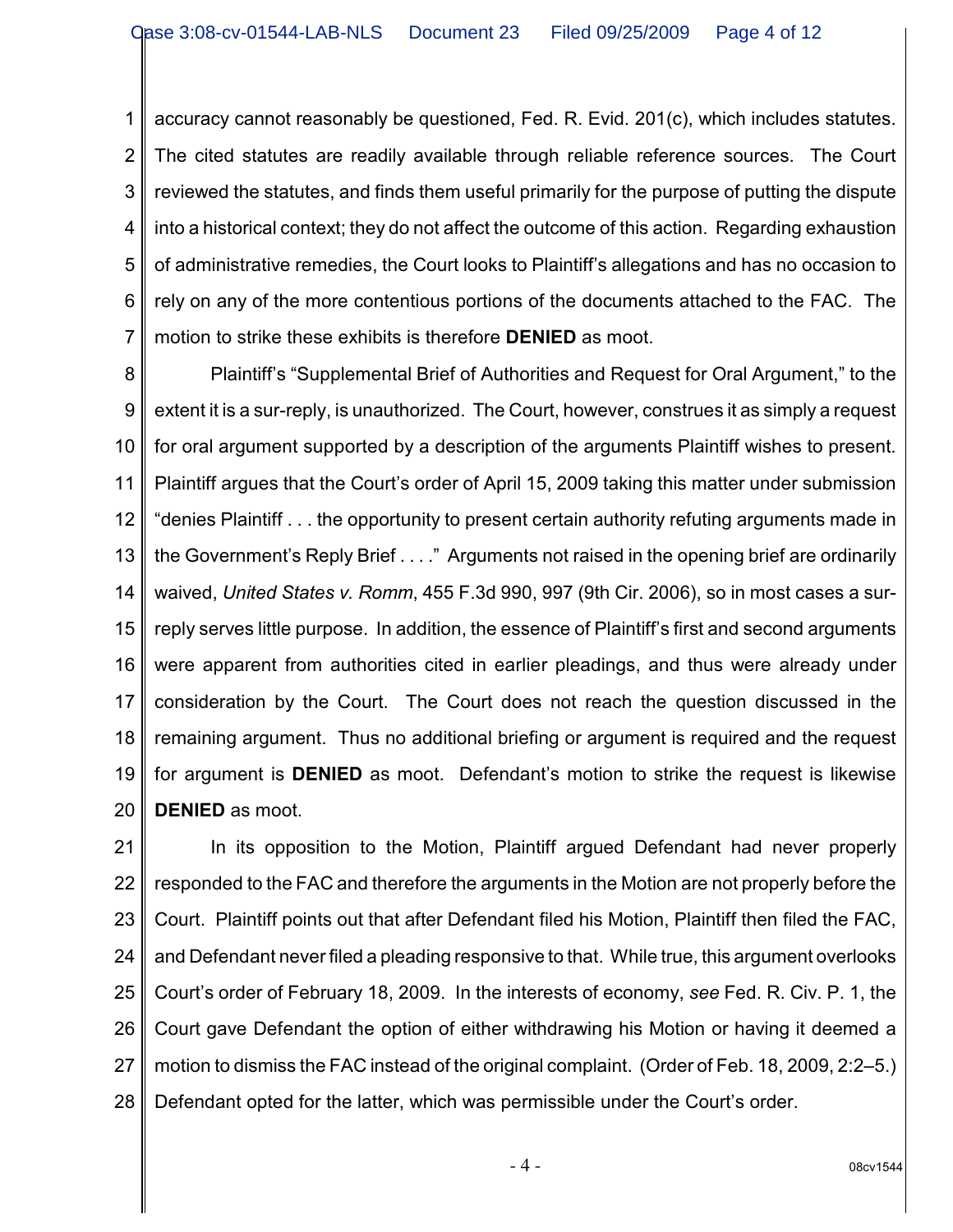**III. Discussion**

2

1

## **A. Federal Sovereign Immunity**

3 4 5 6 7 8 9 As a sovereign, the United States is immune from suits without its consent. *United States v. Sherwood,* 312 U.S. 584, 586 (1941). This includes suits against federal officers in their official capacities to compel them to act. *Dugan v. Rank*, 372 U.S. 609, 620 (1963) (citations omitted). The party asserting the claim against the United States has the burden of "demonstrating an unequivocal waiver of immunity." *United States v. Park Place Assocs., Ltd.*, 563 F.3d 907, 924 (9<sup>th</sup> Cir. 2009) (quoting *Cunningham v. United States*, 786 F.2d 1445, 1446 (9<sup>th</sup> Cir. 1986)).

10 11 12 13 14 15 16 17 In its opposition, Plaintiff argues the United States has waived immunity under the Administrative Procedure Act, *see* 5 U.S.C. § 702, and that neither the Quiet Title Act's exception for land held in trust for Indians, *see* 28 U.S.C. § 2409a, nor the Indian Claims Commission Act's ("ICCA") limitations period, see 60 Stat. 1052, section 12,<sup>2</sup> render the waiver ineffective. (Opp'n to Mot. to Dismiss, 8:20–11:28.) Defendant initially argued Plaintiff might be relying on the waiver of immunity in section 345 of the General Allotment Act of 1887, 25 U.S.C. § 345, but Plaintiff has not pursued this line of argument. In any event it is evident this statute cannot apply to the case at bar because it addresses allotments.

18 19 20 21 22 23 Defendant concedes § 702 of the APA would ordinarily waive his sovereign immunity, but relies on the exception embodied in the statutory language: "Nothing herein . . . confers authority to grant relief if any other statute that grants consent to suit expressly or impliedly forbids the relief which is sought." Defendant argues the exception to the government's waiver of immunity embodied in the Quiet Title Act ("QTA") impliedly forbids the relief sought. The QTA contains its own waiver of sovereign immunity:

- 24  $111$
- 25

<sup>26</sup> 27 28  $^2$  See Navajo Tribe of Indians v. State of N.M., 809 F.2d 1455, 1460–61 (10<sup>th</sup> Cir. 1987) quoting former 25 U.S.C. § 70k (1976), which provided that claims accruing before August 13, 1946 had to be presented to the Indian Claims Commission by August 13, 1951. Any not submitted by that date could not "thereafter be submitted to any court or administrative agency for consideration . . . ." This code section is omitted from the United States Code when the Commission terminated on September 30, 1978. *See* Comm. Note to § 70k.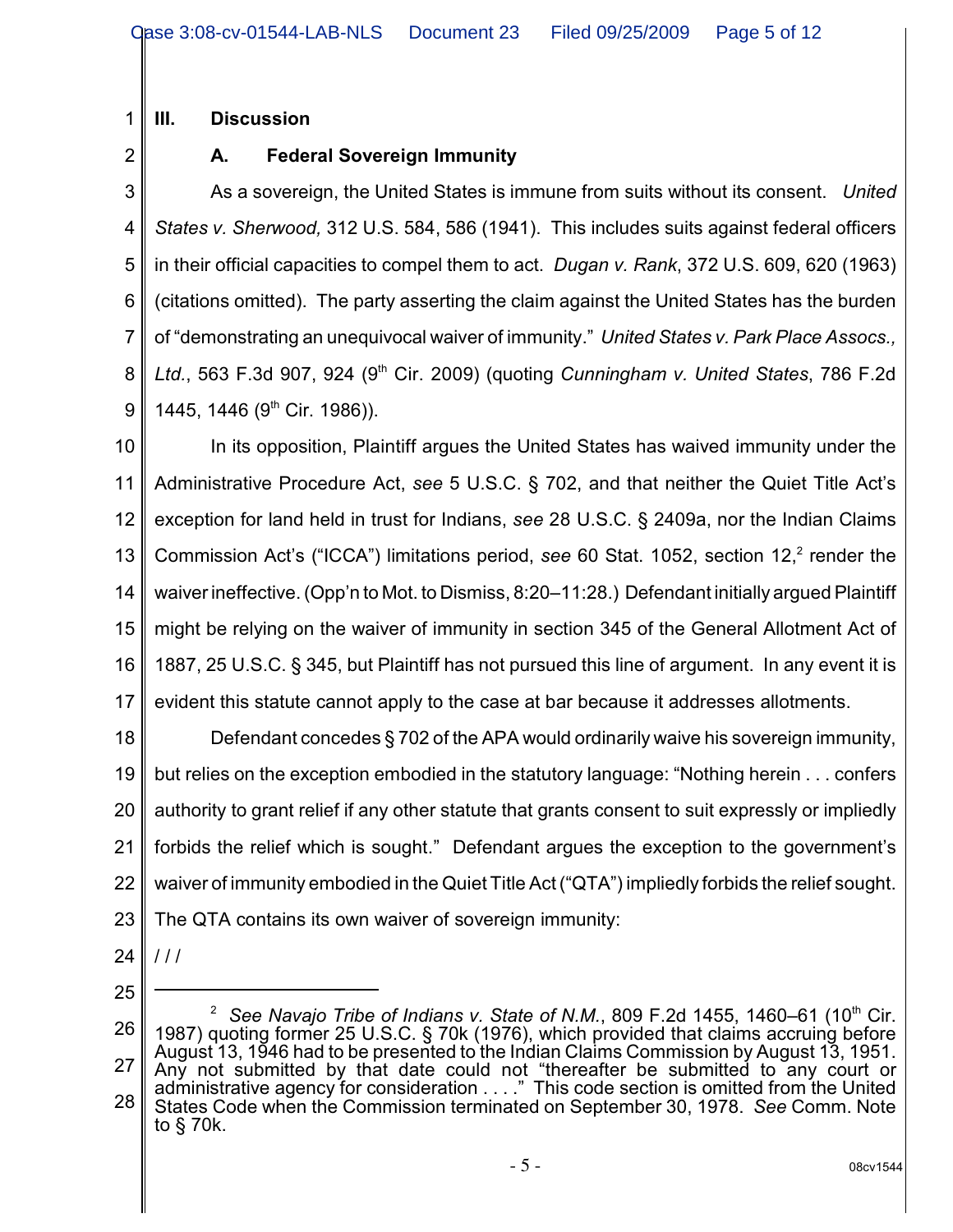The United States may be named as a party defendant in a civil action under this section to adjudicate a disputed title to real property in which the United States claims an interest, other than a security interest or water rights.

3 4 However, the waiver "does not apply to trust or restricted Indian lands . . . ." 28 U.S.C. § 2409a(a).

5 6 7 8 9 Plaintiff apparently views the QTA's exception as an exception to the QTA's waiver only, with no implications for the APA. The holding of *Block v. North Dakota* ex rel. *Bd. of Univ. & Sch. Lands*, 461 U.S. 273 (1983); *United States v. Mottaz*, 476 U.S. 834 (1986) and their progeny, however, compel the conclusion that the exception in the QTA impliedly forbids the relief sought, rendering the APA's waiver inapplicable here.

10 11 12 13 14 15 16 17 18 19 20 The QTA allows the United States to be named as a party defendant in an action "to adjudicate a disputed title to real property in which the United States claims an interest, other than a security interest or water interest." An action by a putative beneficial owner against the United States would fall within the QTA's scope, because the United States, as trustee, holds legal title to trust property. *See Mottaz*, 476 U.S. at 843 (explaining that the QTA governs disputes over land the United States holds for the benefit of others). Other circuits have also held that the QTA covers actions seeking to challenge the United States' acts of taking land into trust for tribes. *See Governor of Kansas v. Kempthorne*, 516 F.3d 833, 843  $(10<sup>th</sup>$  Cir. 2008) (in case where Kansas governor and three Indian tribes sought to challenge United States' act of taking land into trust for Wyandotte Indian Tribe, finding the dispute fell within the scope of the Indian lands exception to the QTA).

21 22 23 24 25 26 27 In *Block*, the state of North Dakota argued its remedy under the QTA was not exclusive, and attempted to avoid the QTA's statute of limitations by suing under an "officer's suit" theory. The Supreme Court, after examining the legislative history concluded among other things that a waiver of immunity over suits concerning Indian lands "would not be consistent with the 'specific commitments' [the Executive branch] had made to the Indians through treaties and other agreements." 461 U.S. at 283. The Court noted the importance attached to the limitations period. *Id*. at 283, 285.

28 / / /

1

2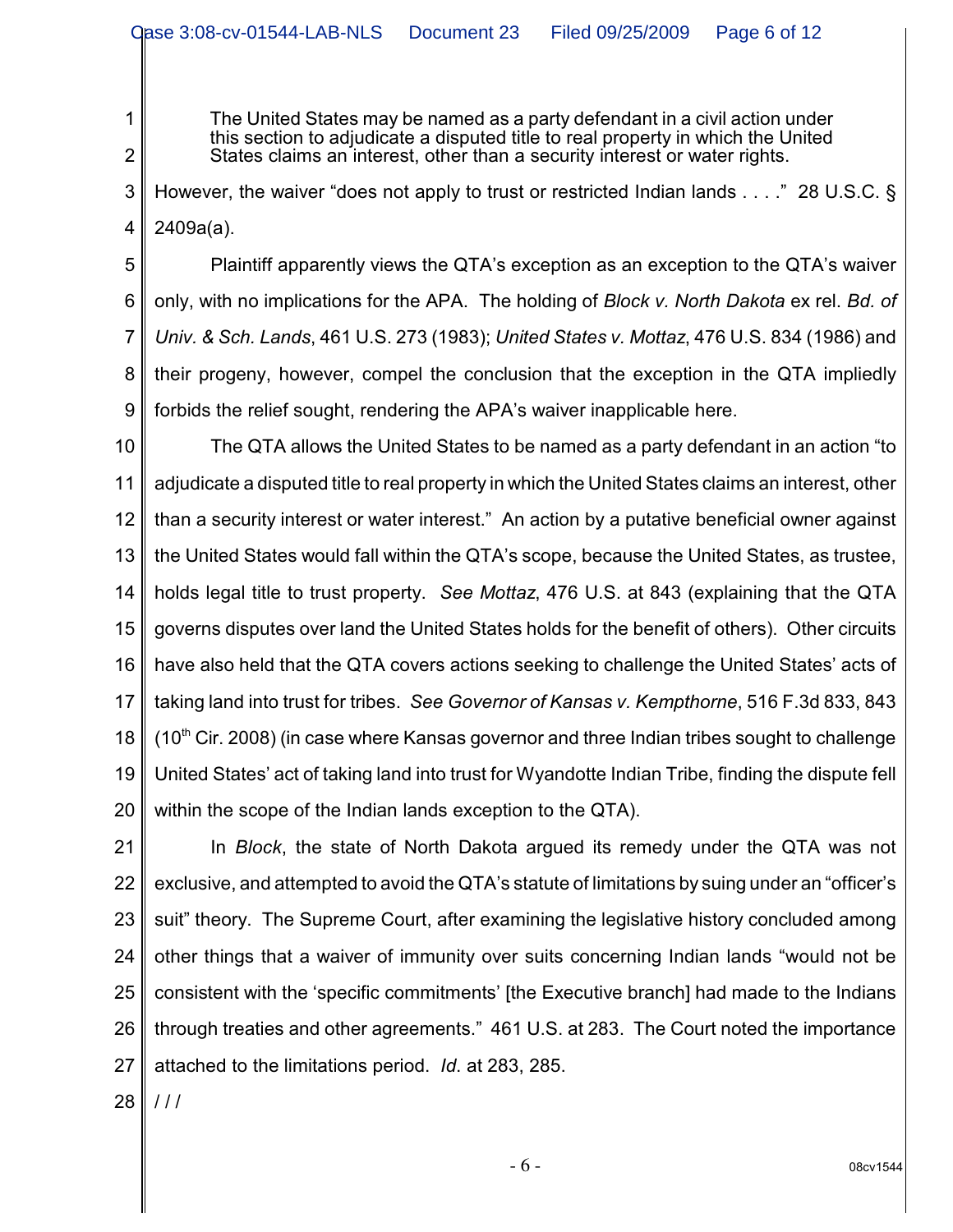1 2 3 4 5 6 The Court also noted the general principles that conditions to waivers of sovereign immunity should be strictly observed, and exceptions thereto not lightly implied. 461 U.S. at 287 (citations omitted). It considered Congress' "careful and thorough remedial scheme" in the QTA and its "balance, completeness, and structural integrity," and rejected the argument that it "was designed merely to supplement other judicial relief." *Id*. at 285 (citing *Brown v. GSA*, 425 U.S. 820, 832, 833 (1976)).

7 8 9 10 11 12 The Court therefore held that the QTA was the "exclusive means by which adverse claimants could challenge the United States' title to real property. . . ." 461 U.S. at 286. Most importantly, the Court specifically rejected the argument that the APA provided an alternative remedy which might be used to supplement the QTA. 461 U.S. at 286 n.22. The Court relied on the APA's "any other statute" provision, holding "The QTA is such an 'other statute' . . . ." *Id*.

13 14 15 Three years later in *Mottaz*, the Supreme Court rejected the heart of Plaintiff's argument, that the Indian lands exception merely takes disputes over Indian trust land out of the QTA's scope:

16 17 18 19 Nonetheless, respondent claims that her suit is not governed by the Quiet Title Act because, by its own terms, that Act "does not apply to trust or restricted Indian lands," § 2409a(a), such as the lands in which she asserts an interest. Respondent misconstrues this exclusion, which operates solely to retain the United States' immunity from suit by third parties challenging the United States' title to land held in trust for Indians.

- 20 476 U.S. at 843. In other words, the QTA does not passively fail to waive immunity in
- 21 disputes over title to trust land; rather, it actively retains immunity.

22 In Alaska v. Babbitt (Albert), 38 F.3d 1068 (9<sup>th</sup> Cir. 1994), the Ninth Circuit interpreted

23 *Block*'s "exclusive means" language to mean that a plaintiff cannot avoid the QTA's Indian

- 24 lands exception by obtaining jurisdiction under the APA. *See Alaska v. Babbitt*, 182 F.3d
- 25 672, 674 and n.11 (9<sup>th</sup> Cir. 1999) (citing *State of Alaska v. Babbitt (Albert)*, 38 F.3d 1068 (9<sup>th</sup>

26 Cir. 1994). *Cf. Governor of Kansas*, 516 F.3d at 841 n.4 (holding that the QTA's Indian lands

- 27 exception prevents application of the APA's waiver of immunity) (citing *Mottaz*, 476 U.S. at
- 28 842).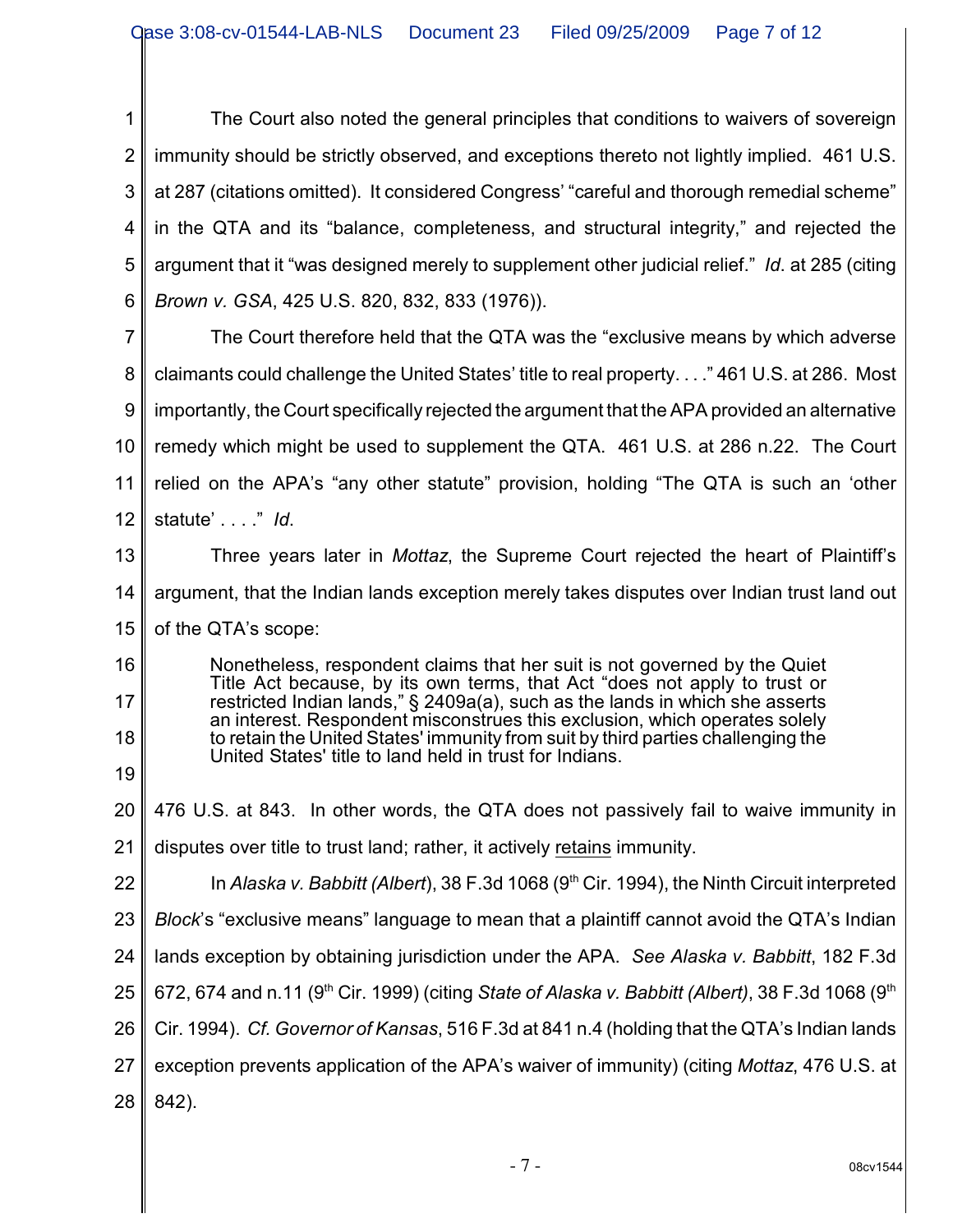1 2 3 4 5 6 7 8 9 10 Plaintiff has argued some type of review should be implied, because otherwise the government's trust responsibility will be avoided. This argument cannot stand, however, because "Congress's unambiguous retention of sovereign immunity against quiet-title actions affecting trust and restricted Indian lands applies without regard to the availability of alternative means of review." 38 F.3d at 1077. Furthermore, the FAC's allegations make clear Plaintiff has attempted to seek redress directly from the Executive branch. *See also Block*, 461 U.S. at 280 (noting that parties claiming title to land claimed by the United States could petition Congress or the Executive for discretionary relief). The fact that these efforts proved unsuccessful does not mean they were unavailable, or that future efforts at petitioning the Executive and Congress would be futile.

11 12 13 14 15 16 17 18 19 20 21 22 23 The fact that Plaintiff wants to have the current patents — under which the United States is trustee and Santa Ysabel the beneficiary — canceled and reissued to name the United States as trustee and Plaintiff as beneficiary does not change the analysis. The QTA's Indian lands exception was intended to allow the United States to carry out its commitments to Indian tribes. *Block*, 461 U.S. at 283; *Mottaz*, 476 U.S. at 842–43 and n.6. While issuing a land patent in favor of Plaintiff might promote this goal, it would have the effect of taking land from Santa Ysabel. Plaintiff may be tacitly viewing this action as essentially a dispute between it and Santa Ysabel, with the United States as a disinterested stakeholder. Because Plaintiff cannot proceed against Santa Ysabel, it is therefore left to proceed against the United States. Yet allowing Plaintiff or any other litigant to sue the United States to cancel a land patent issued in favor of an Indian tribe would interfere with the United States' trust commitment to that tribe, which is the very reason the United States has retained its immunity in such matters.

24

## **B. Statute of Limitations**

25 26 27 28 Ordinarily, a motion to dismiss based on the running of the statute of limitations is properly granted where the running of the limitations period is apparent on the face of the pleadings. *Jablon v. Dean Witter & Co.*, 614 F.2d 677, 682 (9<sup>th</sup> Cir. 1980). Where, as here, immunity may foreclose jurisdiction, the Court must be especially vigilant. *See Block*, 461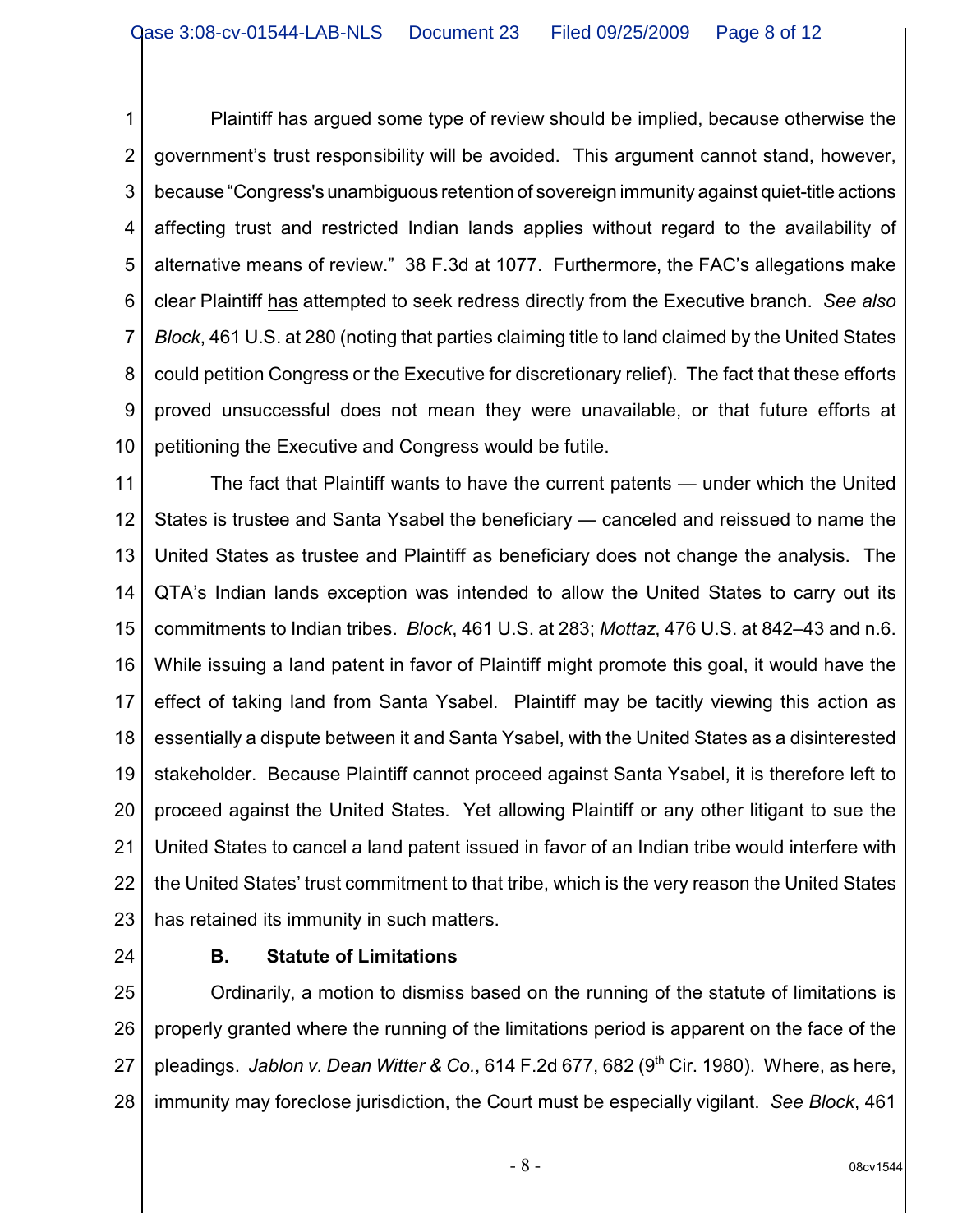1 2 3 4 5 6 7 8 9 10 11 12 13 14 15 16 U.S. at 292 (holding that, if the QTA's statute of limitations has run, federal courts have no jurisdiction to reach the merits); *Mt. Healthy City School Dist. Bd. of Ed. v. Doyle*, 429 U.S. 274, 278 (1977) (holding that court is "obliged to inquire sua sponte whenever a doubt arises as to the existence of federal jurisdiction"). *See also Grosz v. Andrus*, 556 F.2d 972, 975  $(9<sup>th</sup>$  Cir. 1977) (explaining that because QTA's statute of limitations is jurisdictional, it could be raised by the court). Plaintiff argues that because statutes of limitations are affirmative defenses, Defendant bears the burden of proving it has run. Because compliance with the QTA's requirements is a condition for waiver of immunity which the Court strictly observes, this assumption is questionable. *See Kingman Reef Atoll Investments, L.L.C. v. United States*, 541 F.3d 1189, 1197 (9<sup>th</sup> Cir. 2008) (declining to decide whether a plaintiff or defendant must prove timeliness for purposes of the QTA). *Cf. Myers v. United States*, 50 Fed. Cl. 674, 680 (Fed. Cl. 2001) (holding that because a limitations period in a waiver of immunity goes to a court's jurisdiction, the plaintiff bears the burden of establishing the action is timely). Like the *Kingman Reef* panel, this Court need not answer the question because the evidence "overwhelmingly establishes that more than twelve years elapsed since [Plaintiff's] claim accrued." *See* 541 F.3d at 1197.

17 18 19 20 When legislation waiving sovereign immunity contains a statute of limitations, the limitations provision constitutes a condition on the waiver. *Block*, 461 U.S. at 287. Such conditions are to be strictly observed, and exceptions to them are not to be lightly implied. *Id*. (citations omitted).

21 22 23 24 25 26 27 28 *Block, Mottaz*, and other cases closely analyze the QTA's 12-year limitations period set forth in 28 U.S.C. § 2409a(g). This section provides that an action is deemed to have accrued on the date the plaintiff "knew or should have known of the claim of the United States." Here, the United States' claim is to legal title of the disputed land as trustee for Santa Ysabel exclusively. *See Fidelity Exploration & Prod. Co. v. United States*, 506 F.3d 1182, 1182, 1186 ( $9<sup>th</sup>$  Cir. 2007) (holding plaintiff's predecessor in interest knew or should have known of the United States' claim as trustee of tribal reservation land when an act of Congress established the reservation boundary).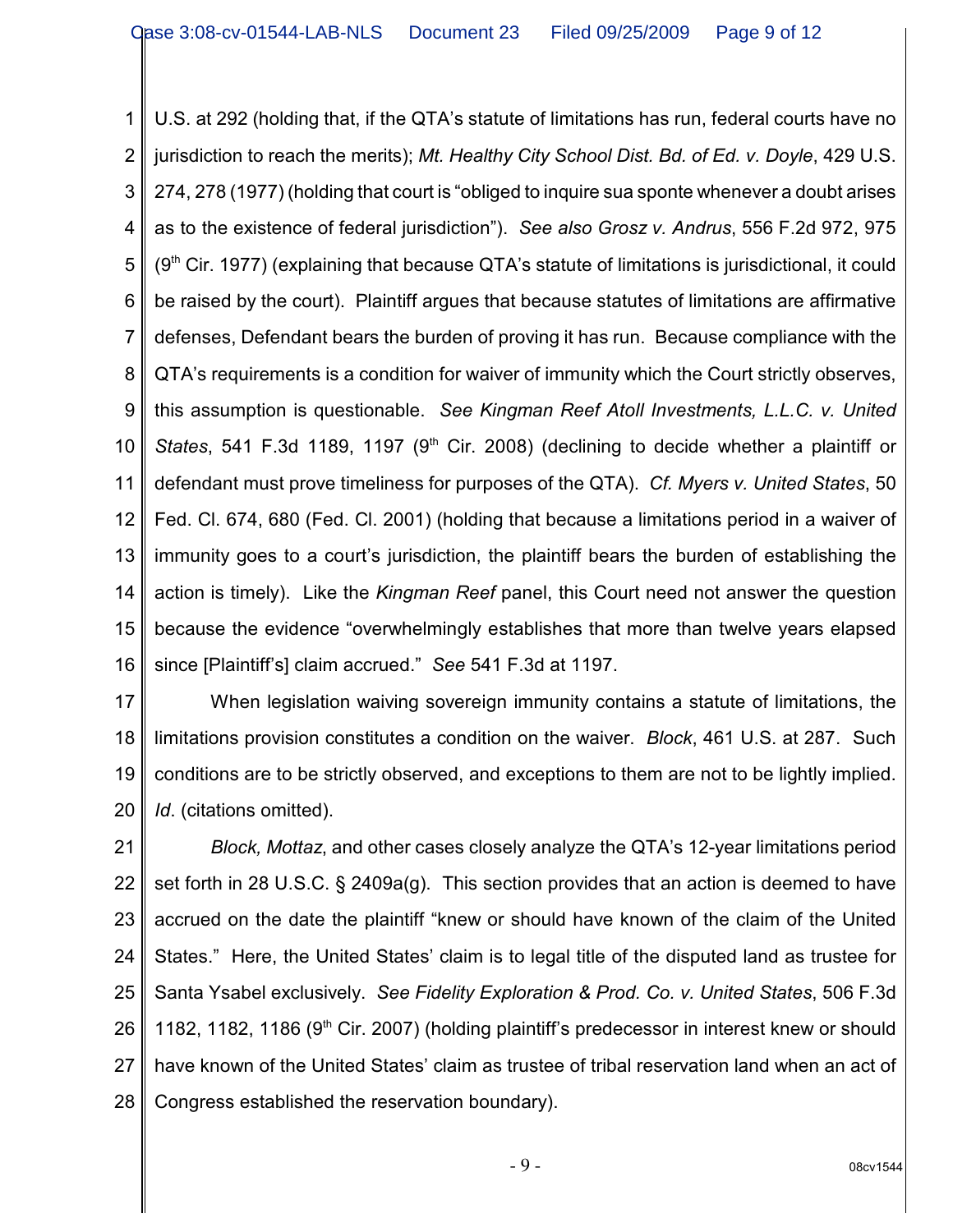1 2 3 4 5 6 Here, the FAC makes clear Plaintiff has known about its claim for quite a long time. Plaintiff first had notice in 1893, when the patents were first issued. (*See* FAC, ¶ 13 (alleging date of patent issue).) The allegations make clear the patents' accuracy was soon disputed, and Plaintiff had notice of the alleged error: The patents for the Santa Ysabel Band created by the Smiley Commission were a mistake and did not accurately reflect the intentions of the United

States to issue patents for Tracts One and Two to Mesa Grande. Indeed, almost from the start, the Smiley Commission's conclusions were called into question<sup>[]</sup> by Mesa Grande and the federal government. In correspondence from 1925 to 1971, Defendants [*sic*] acknowledged that the land patents were made erroneously, in that the Tracts One and Two were historically occupied and used by Mesa Grande, not the Santa Ysabel Band.

10 (*Id.*, ¶ 14) (emphasis added).

7

8

9

11 12 13 14 15 16 17 18 19 20 Plaintiff alleges that it exhausted its administrative remedies when the ALJ concluded in 1976 that he could not order the reissuance of patents to the disputed tracts, and held that a federal court would be the proper forum for such a remedy. (FAC, ¶ 18.) Although the ALJ told Plaintiff it ought to pursue its remedies in federal court, it inexplicably failed to bring suit at that time. The fact that Plaintiff asked the ALJ to order reissuance of the patents shows Plaintiff was aware of its claim at that time. Plaintiff's claim therefore accrued no later than the date in 1976 when the ALJ denied Plaintiff the relief it now seeks. *See White Mountain Apache Tribe v. Hodel, 784 F.2d 921, 985 n.5 (9<sup>th</sup> Cir. 1986) (holding that a claim accrued* when the tribe knew the government responded negatively to the tribe's request to review a disputed survey).

21 22 23 24 25 26 27 28 Even if the claim had not accrued earlier, events in the early 1990s would have sufficed to put Plaintiff on notice of its claim. In 1992, Defendant (through the Bureau of Indian Affairs) informed Plaintiff that it could not make improvements on the disputed land without the approval of Santa Ysabel. (FAC, ¶ 15.) This statement was "in direct contradiction with the past treatment of the property by the federal government. . . ." (*Id*.) This notification alone would have put Plaintiff on notice that the United States did not regard it as having clear title to the disputed land, and would have caused the claim to accrue. *See Spirit Lake Tribe v. North Dakota*, 262 F.3d 732, 738 (8<sup>th</sup> Cir. 2001) (holding that claim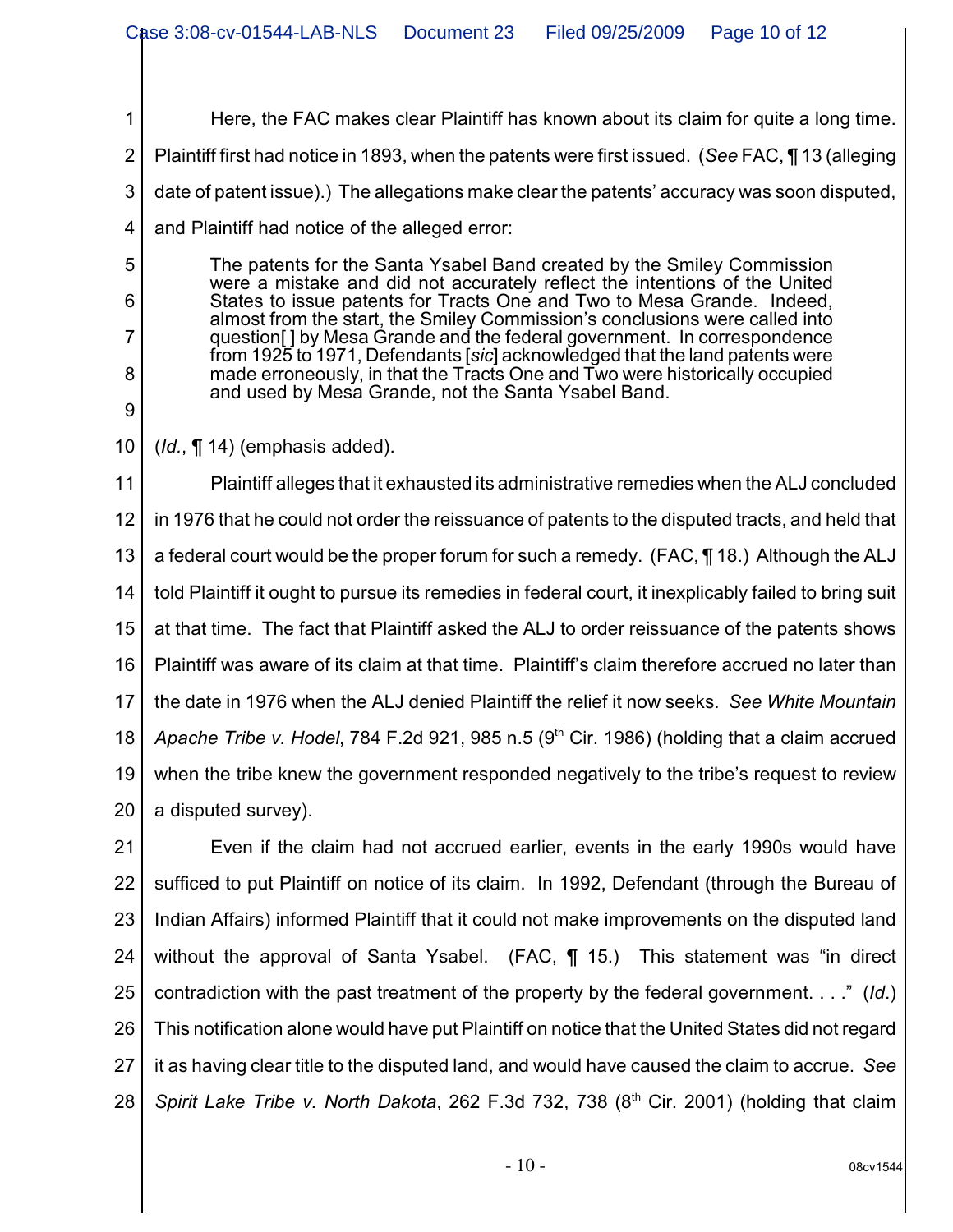1 2 accrued when plaintiff became aware that the government claimed an interest adverse to it, even if the claim merely clouded the title).

3 4 5 6 7 8 9 10 11 12 13 14 15 16 17 The FAC alleges its members previously occupied the disputed land without incident, and only recently has Santa Ysabel behaved more restrictively. (FAC, ¶¶ 15, 16.) This is apparently an effort to show Plaintiff was misled until 2003 into thinking the designation of Santa Ysabel as patentee was a mere technical error with no real consequences. (*Id*., ¶ 15.) But even if Plaintiff was misled, it was only misled about the consequences of not being the patentee. Under the QTA, a claim accrues on the date a plaintiff knew or should have known of the claim of the United States." 28 U.S.C. § 2409a(g) (emphasis added). This was not the date disagreements arose between Plaintiff and Santa Ysabel. Nor was this the date Plaintiff began to experience the consequences of not having litigated this matter earlier. Rather, it is the date Plaintiff knew, or should have known, the United States was holding the disputed land in trust for the benefit of Santa Ysabel. With the issuance of the patents and the questions and controversy surrounding it, Plaintiff knew or should have known of its claim against the United States. Plaintiff also had indisputably clear notice when the ALJ rejected its claim, and further confirmation of this in 1992 when it was informed of restrictions on its use.

18 19 20 21 22 23 24 25 Plaintiff argues the applicable law is the APA's six-year limitations period which, it contends, is subject to an exception for continuing violations. Aside from the fact the QTA rather than the APA governs this case, application of a continuing violation exception would gut the QTA's statute of limitations. Actions against the United States to quiet title necessarily involve the United States' alleged continuing violation of a plaintiff's rights with respect to the title to property. Under Plaintiff's misguided theory, however, the United States' continuing failure to quiet the title would prevent the statute of limitations from ever running.

26 27 28 For these reasons, the Court holds Plaintiff's claim accrued possibly as early as 1893, but certainly no later than 1976, and the QTA's limitations period has thus run. Defendant's / / /